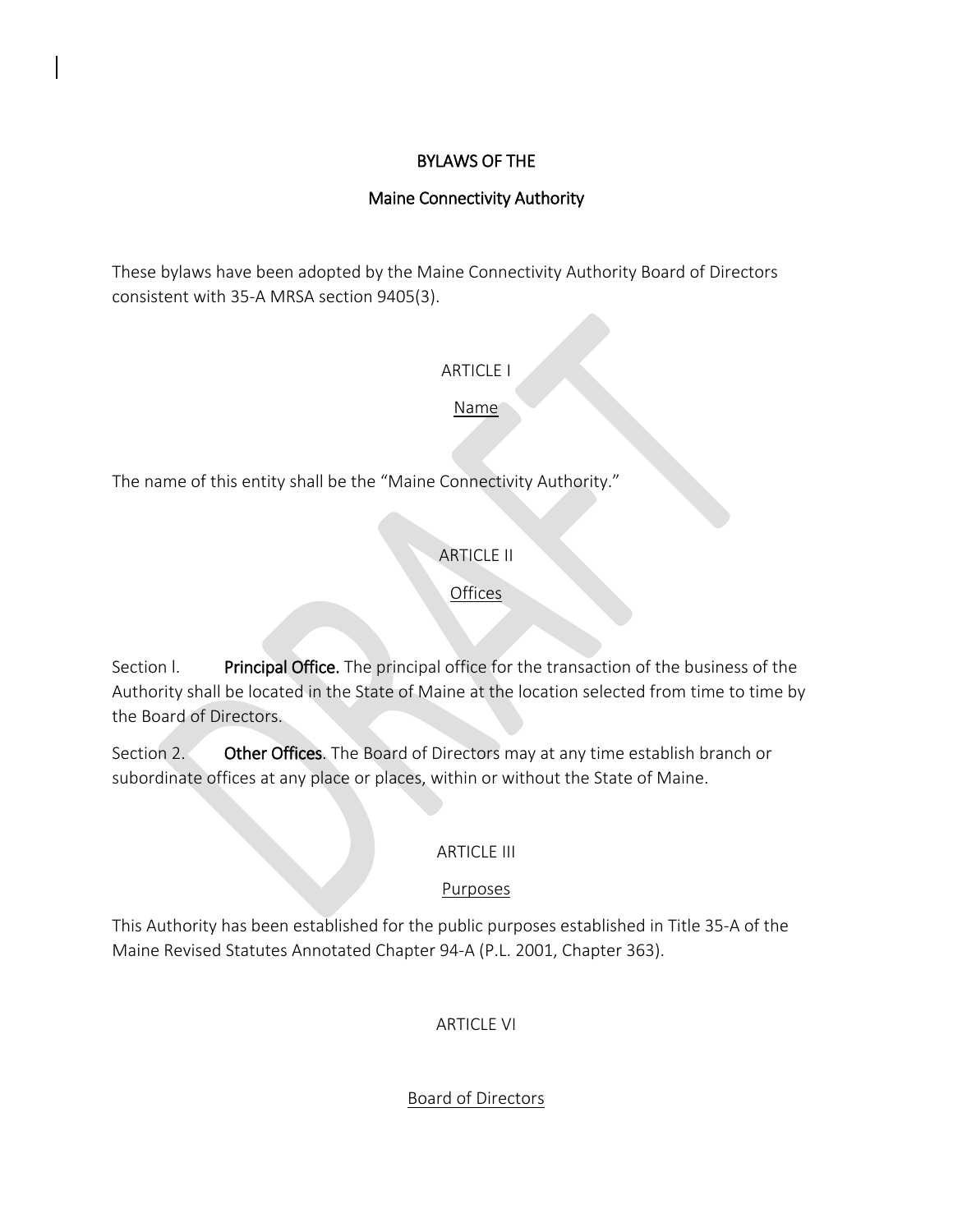Section 1. Number. The number of directors shall be twelve, including eleven voting members and one non-voting member.

Section 2. Selection and Qualification. The first board of Directors shall be appointed as follows:

Seven voting members appointed by the Governor and confirmed by the Legislature as follows:

(a) Three members who possess expertise in advanced communications technology infrastructure or communications service, including, but not limited to, expertise in network design, network operations and middle mile infrastructure;

(b) One member representing communities in the State;

(c) One member who possesses expertise in banking or financial lending, including, but not limited to, expertise in the provision of loans or other capital investments for infrastructure deployment in the State;

(d) One member who possesses expertise in education system needs; and

(e) One member who possesses expertise in telehealth delivery and telehealth system needs; and

Four ex officio voting members as follows:

(f) The Commissioner of Economic and Community Development or the commissioner's designee;

(g) The Chancellor of the University of Maine System or the chancellor's designee;

(h) The Chief Executive Officer of the Finance Authority of Maine or the officer's designee; and

(i) The Chief Information Officer within the Department of Administrative and Financial Services or the officer's designee.; and

(j) One non-voting director shall be the Maine Connectivity Authority President.

Section 3. Term. The members of the Board of Directors shall hold office until their successor shall have been elected and qualified. The term of the Directors of the Board appointed by the Governor shall be for three (3) year terms, except that the terms of the initial seven Governor-appointed director terms shall be staggered as follows: two positions are 1-year terms; two positions are 2-year terms; and three positions are 3-year terms. Directors who serve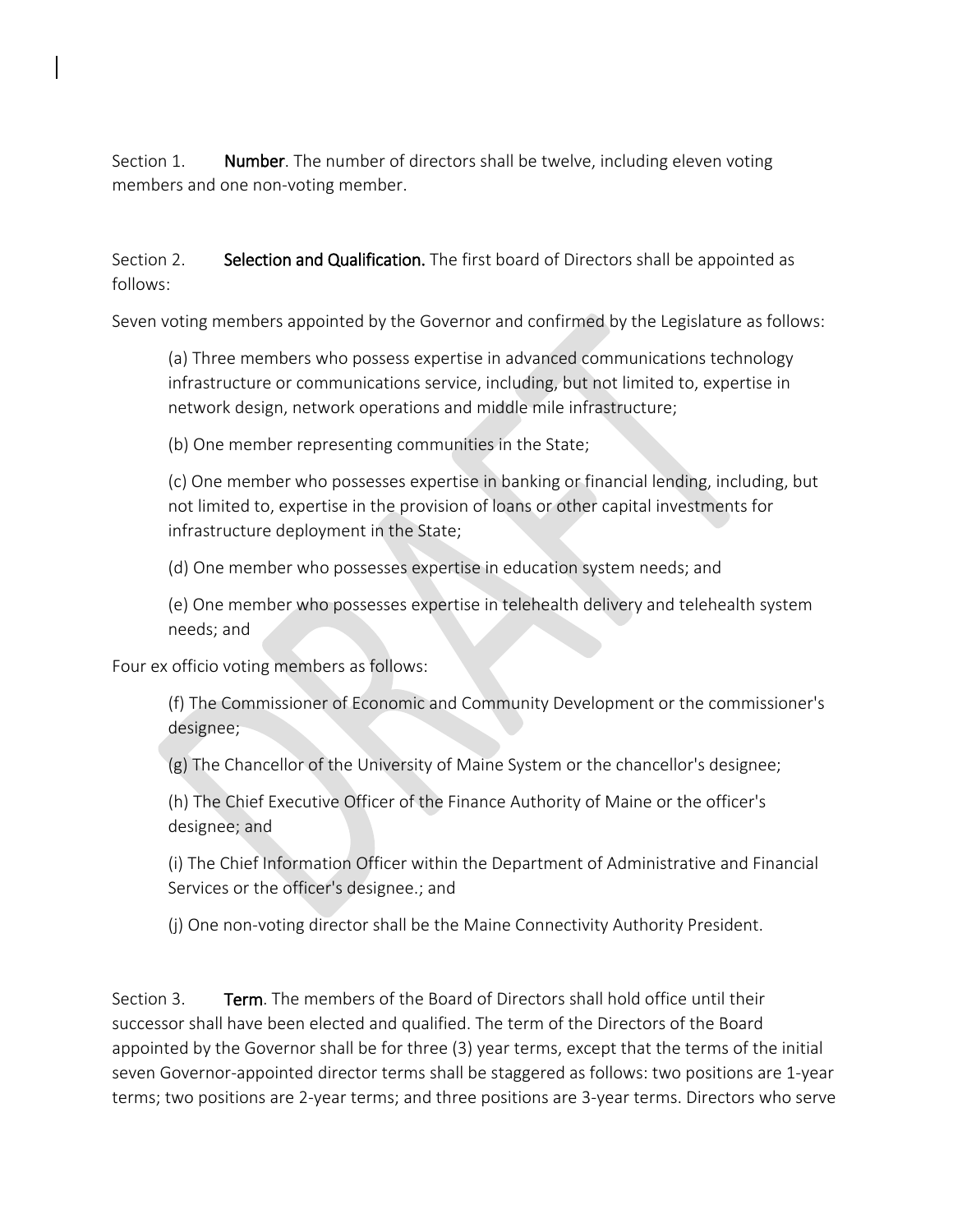on the board by virtue of their office (or their designees) serve terms coincident with the Director's term in office. Except as specifically provided by law controlling appointments to statutory boards or commissions, no director may be removed from office before the expiration of such director's term. If a member appointed by the Governor fails to serve until the expiration of the member's term, the Governor may appoint a replacement member for the remainder of that member's term.

Section 4. Vacancies. Any vacancy in the Board of Directors shall be filled at the time such vacancy arises in the manner consistent with the provisions of Article VI, Sections 2 and 3 above for the appointed or ex officio director position left vacant. A director appointed to fill a vacancy shall be appointed for the unexpired term of his predecessor in office. Any director may resign from office by delivering a written resignation to the Chair or Vice-Chair.

Section 5. Powers. The Board of Directors shall govern and exercise all powers of the Authority, managing and controlling the business, property and affairs of the Authority.

Section 6. Compensation. The appointed members of the Board of Directors are entitled to receive reimbursement at the legislative rate for necessary expenses for their attendance at authorized meetings of the Board of Directors.

## ARTICLE VII

## Meetings of the Board of Directors

Section l. Annual Meeting. The annual meeting of the Board of Directors shall be held in the month of September each year at such time and place as the Board of Directors may determine. Each director shall be notified of the time, place and date of such meeting at least three days in advance thereof in writing, by telephone, by electronic medium, or in person by the Chair, the Vice-Chair, or the Treasurer of the Authority, and public notice of the meeting time shall be given consistent with 1 MRS § 406.

Section 2. Special Meetings. Special meetings of the Board of Directors may be called by the Chair, Vice-Chair, or a majority of the Board of Directors. The person or persons calling the special meeting shall fix the time and place thereof. Unless notice of a special meeting is waived in the manner prescribed by law or these bylaws, notice of each special meeting of the Board of Directors, in writing, by telephone, by electronic medium, or in person, shall be given by the person or persons calling the special meeting at least 48 hours in advance thereof. Public notice of the meeting time shall be given consistent with 1 MRS § 406. Neither the business to be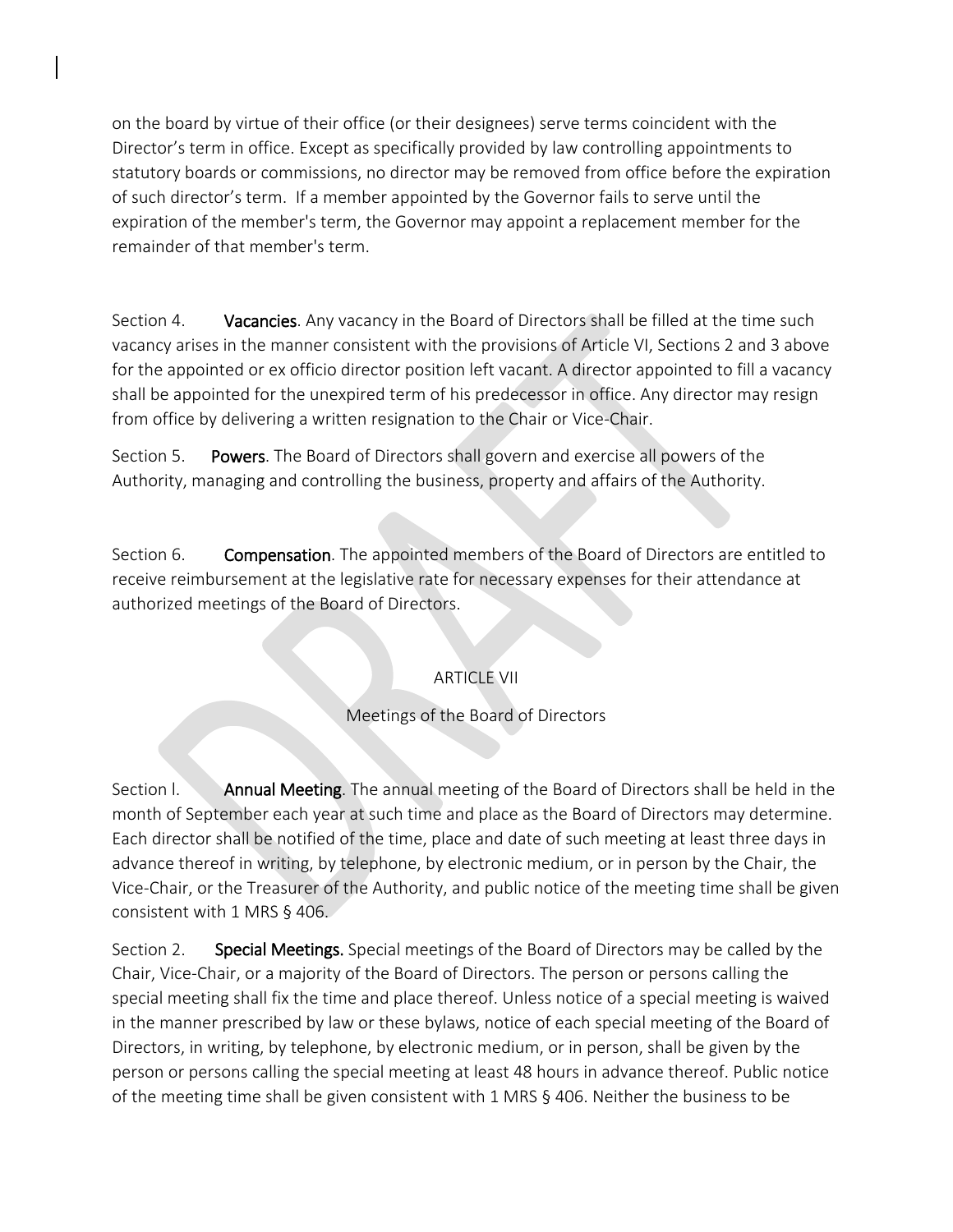transacted at, nor the purpose of, any annual or special meeting of the Board of Directors need be specified in the notice of the meeting, except as required by 1 MRS § 406.

Section 3. Attendance as Waiver of Notice. Attendance of a director at any meeting shall constitute a waiver of notice of such meeting, except if a director attends for the express purpose, stated at the commencement of the meeting, of objecting to the transaction of any business because the meeting has not been lawfully convened.

Section 4. Attendance by Telephonic or Electronic Medium. Members of the board of directors, or any committee designated by such board, may participate in a meeting of such board or committee by means of a conference telephone or similar communications equipment (e.g. electronic meeting services) by means of which all persons participating in the meeting can hear each other. Participation in a meeting pursuant to this subsection shall constitute presence in person at such meeting.

Section 5. Quorum and Vote Required. At any meeting of the directors, six directors then in office shall constitute a quorum for the transaction of business. Any meeting may be adjourned from time to time by a majority of the votes cast by voting directors upon the question, whether or not a quorum is present, and the meeting may be held as adjourned without further notice if the time and place to which it is adjourned are fixed and announced at the time of adjournment. The vote of a majority of the voting directors present at a meeting at which a quorum is present shall be the act of the Board of Directors unless the vote of a greater number is required elsewhere in these bylaws or by law.

Section 6. Action by Consent. Any action required or permitted to be taken at a meeting of the directors, or of a committee of the directors, may be taken without a meeting if all of the directors, or all of the members of the committee, as the case may be, sign written consents setting forth the action taken or to be taken, at any time before or after the intended effective date of such action. Such consents shall be filed with the minutes of directors' meetings or committee meetings, as the case may be, and shall have, and may be stated by any officer of the Authority to have, the same effect as a unanimous vote or resolution of the Board of Directors or such committee at a duly convened meeting hereof.

### ARTICLE VIII

### Committees

Section 1. **Executive Committee.** The Board of Directors, by resolution, may elect an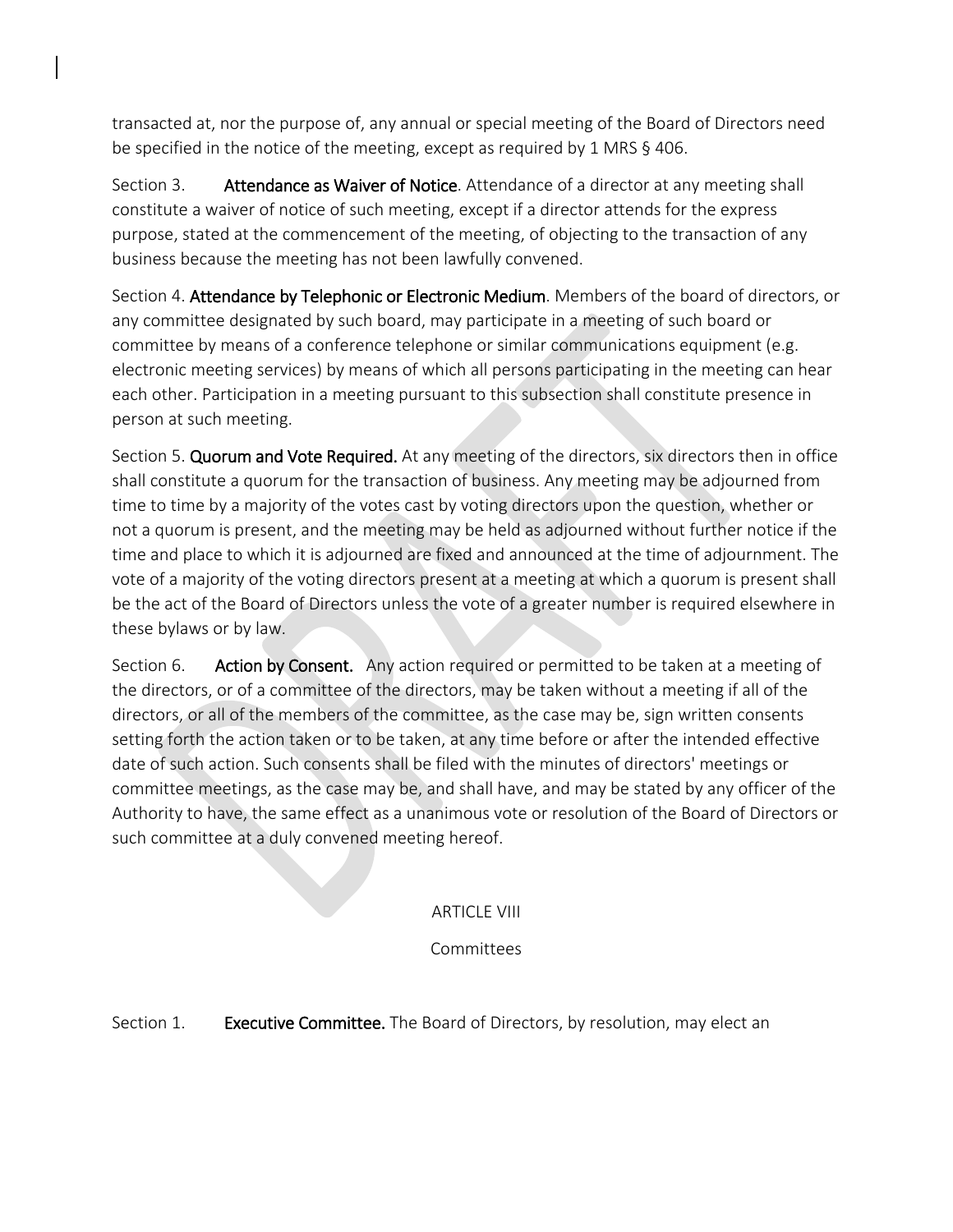executive committee of not fewer than three members who, in intervals between meetings of the Board, may transact such business of the Authority as the Board of Directors may authorize from time to time. The Board may delegate to such executive committee all the authority of the Board of Directors and the management of the Authority's business and affairs, except as limited by law or by the resolution establishing the executive committee or by any other resolution thereafter adopted by the Board of Directors. Vacancies in the membership of the executive committee shall be filled by resolution adopted by the Board of Directors then in office. Members of the executive committee may be removed from membership on such committee, with or without cause, by resolution adopted by the Board of Directors. So far as practicable, the provisions of these by-laws relating to the convening and conduct of the meetings of the Board of Directors shall govern the convening and conduct of the meetings of the executive committee.

Section 2. Other Committees. The Board of Directors, by resolution adopted by a majority of the directors in office, may designate and appoint one or more committees as the Board of Directors deems necessary, each of which shall consist of one or more directors and such other persons as designated by Board resolution, which committee shall have and may exercise all of the authority of the Board of Directors in the management of the Authority's business and affairs as shall be provided in such resolution except as otherwise required by law. Vacancies in the membership of a committee shall be filled by resolution adopted by the Board of Directors then in office. Members of a committee may be removed from membership on such committee, with or without cause, by resolution adopted by the Board of Directors. So far as practicable, the provisions of these bylaws relating to the convening and conduct of meetings of the Board of Directors shall govern the convening and conduct of meetings of the committee.

#### ARTICLE IX

**Officers** 

Section l. Number. The Board of Directors shall choose from among themselves a Chair, a Vice-Chair, Secretary, and a Treasurer. Each officer serves for a one (1) year term and is eligible for re-election. The Maine Connectivity Authority President shall serve as the President of the Authority.

Section 2. Additional Officers. The Board of Directors may appoint such other officers as it shall deem appropriate, and such other officers shall hold their offices for such terms and shall exercise such powers and perform such duties as shall be determined from time to time by the Board of Directors.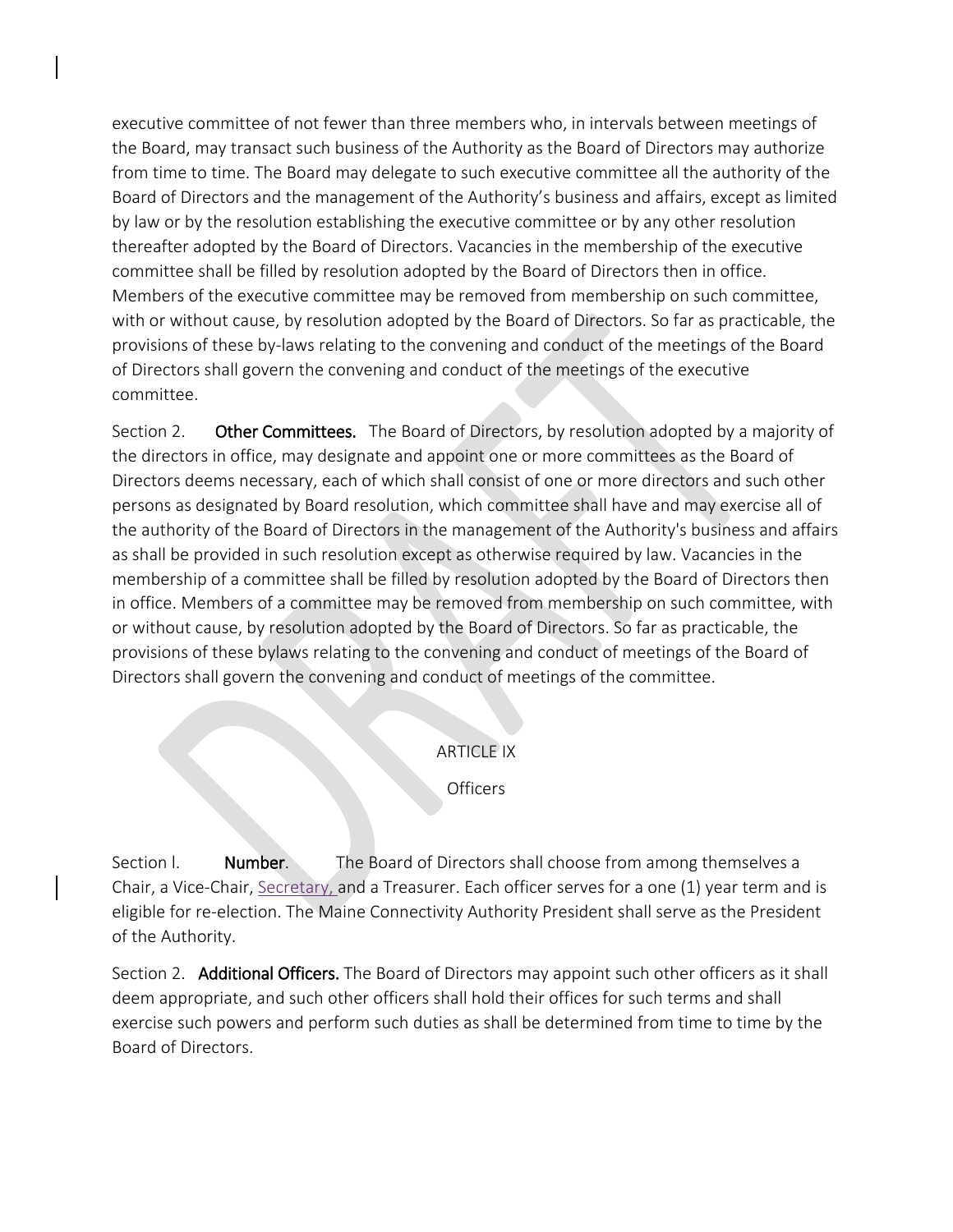Section 3. **Compensation of Officers.** The compensation of all officers of the Authority shall be fixed by the Board of Directors. In the absence of any action of the Board fixing such compensation, the officers of the Authority shall serve without compensation.

Section 4. Vacancies, Term and Removal. The Chair, the Vice-Chair, Secretary and the Treasurer of the Authority shall hold office until their successors are chosen by the Board of Directors. Other officers shall hold office at the pleasure of the Chair. Any officer elected or appointed by the Board of Directors may be removed at any time by the Board of Directors, with or without cause. Any vacancy occurring in any office of the Authority may be filled at the time it arises or at any time thereafter by the Board of Directors.

Section 5. President. The President shall be the chief executive officer of the Authority and shall see that all orders and resolutions of the Board of Directors are carried into effect. The President shall shall manage the Authority's programs, services and staff, and shall perform such other duties and have such other powers as the Board of Directors or the Chair may from time to time prescribe.

Section 6. Chair. The Chair shall preside at all meetings of the Board of Directors.

Section 7. Vice-Chair. The Vice-Chair shall, in case of the absence or disability of the Chair and in the order of precedence that the Board of Directors shall designate, perform the duties and exercise the powers of the Chair. In addition, the Vice-Chair shall perform such other duties and have such other powers as the Board of Directors may from time to time prescribe. The shall attend all meetings of the Board of Directors and ensure a record all the proceedings of the Board of Directors, and shall perform like duties for the executive committee, if any. The Vice Chair shall have authority to affix the corporate seal to any instrument requiring it and when affixed, it may be attested by the Vice Chair's signature. The Board of Directors may give general authority to any other officer to affix the seal of the Authority and to attest the

Section 8. Secretary. The Secretary shall attend all meetings of the Board of Directors and record all the proceedings of the Board of Directors in a book kept for that purpose, and shall perform like duties for the executive committee, if any. The Secretary shall perform such other duties as may be prescribed by the Board of Directors or the Chair. The Secretary shall have authority to affix the corporate seal to any instrument requiring it and when so affixed, it may be attested by the Secretary's signature. The Board of Directors may give general authority to any other officer to affix the seal of the corporation and to attest the same.

Section 9. Treasurer. The Treasurer shall have the custody of the corporate funds and securities and shall keep full and accurate accounts of receipts and disbursements in books kept for that purpose. The Treasurer shall perform such other duties as may be prescribed by the Board of Directors or the Chair.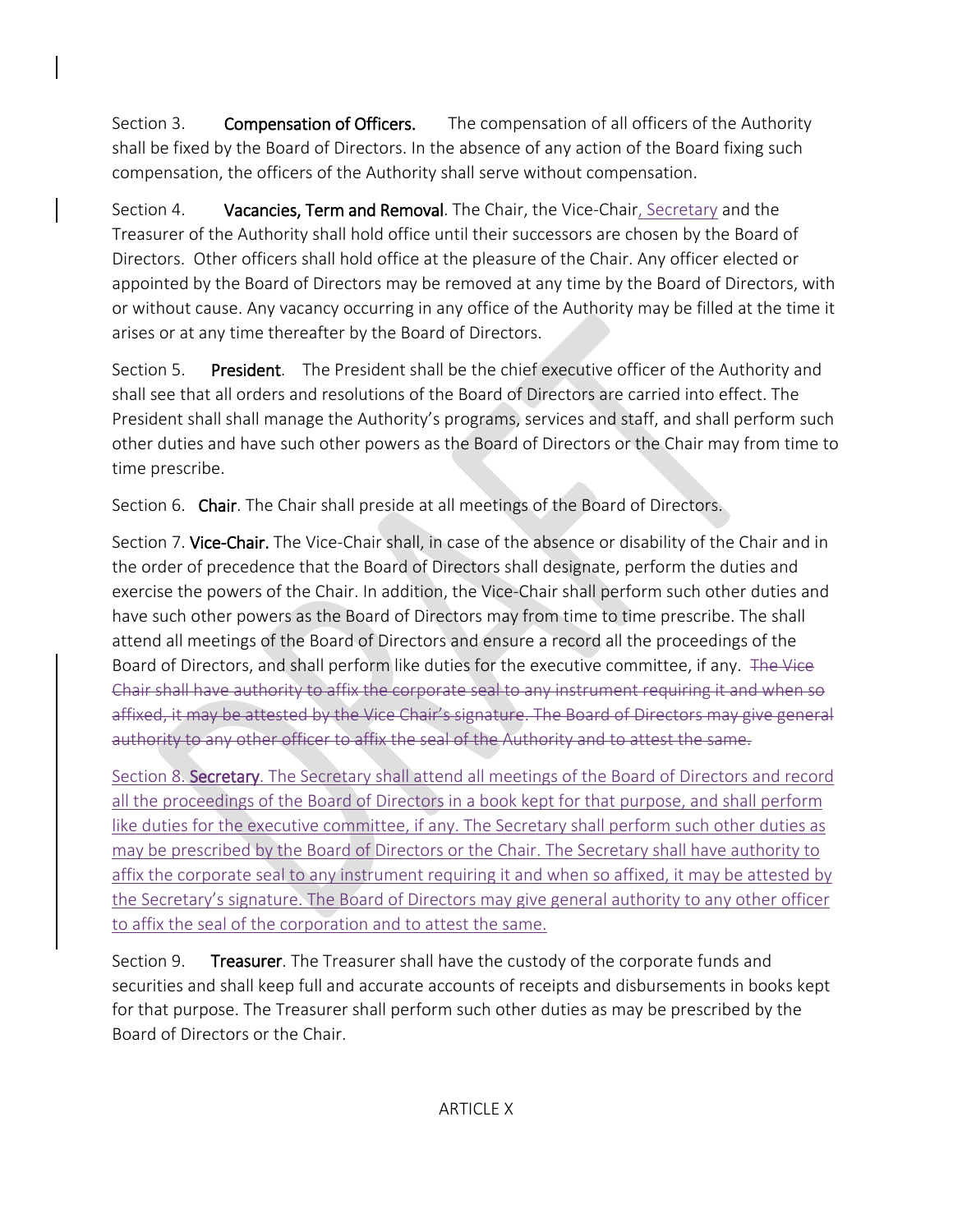# Section 1. Right to Indemnification.

(a) The Authority shall, under the circumstances and conditions described in subsection (b) of this Section 1, indemnify, to the maximum extent permitted and in the manner provided by law, any person who was or is a party or is threatened to be made a party to any threatened, pending or completed action, suit or proceedings, whether civil, criminal, administrative or investigative, by reason of, connected with or arising out of such person's service as a director or officer of the Authority against expenses, including attorneys' fees, judgments, penalties, fines and amounts paid in settlement actually and reasonably incurred by such person in connection with such action, suit or proceeding; provided, however, that no indemnification shall be provided for any person with respect to any matter as to which such person shall have been finally adjudicated not to have acted in good faith and in the reasonable belief that such person's action or failure to act was in the best interests of the Authority or, with respect to any criminal action or proceeding, as to which such person had reasonable cause to believe that such person's conduct was unlawful.

(b) Any indemnification described in subsection (a) of this Section 1, unless ordered by a court, shall be made by the Authority only as authorized in the specific case upon a determination that indemnification of the director or officer is proper under the circumstances because the director or officer has met the applicable standard of conduct set forth in subsection (a) of this Section 1. The determination as to whether any person acted in good faith and that indemnification is proper shall be made by the Board of Directors by a majority vote of a quorum consisting of directors who are not parties to such action, suit or proceeding, or if such a quorum is not obtainable, or even if obtainable, if a quorum of disinterested directors so directs, by independent legal counsel in a written opinion.

(c) Expenses incurred in defending a civil or criminal action, suit or proceeding shall be paid by the Authority in advance of the final disposition thereof upon receipt of an undertaking by or on behalf of the director or officer claiming indemnification pursuant to this section to repay such amount unless it shall ultimately be determined, in accordance with the foregoing provisions of this Section, that such person is entitled to indemnification by the Authority.

(d) The foregoing rights of indemnification shall not be deemed exclusive of any other rights to which any person seeking indemnification under this Section may be entitled pursuant to any agreement, vote of disinterested directors, or otherwise, and shall continue as to any such person who has ceased to be a director or officer and shall inure to the benefit of the heirs, executors and administrators of such a person.